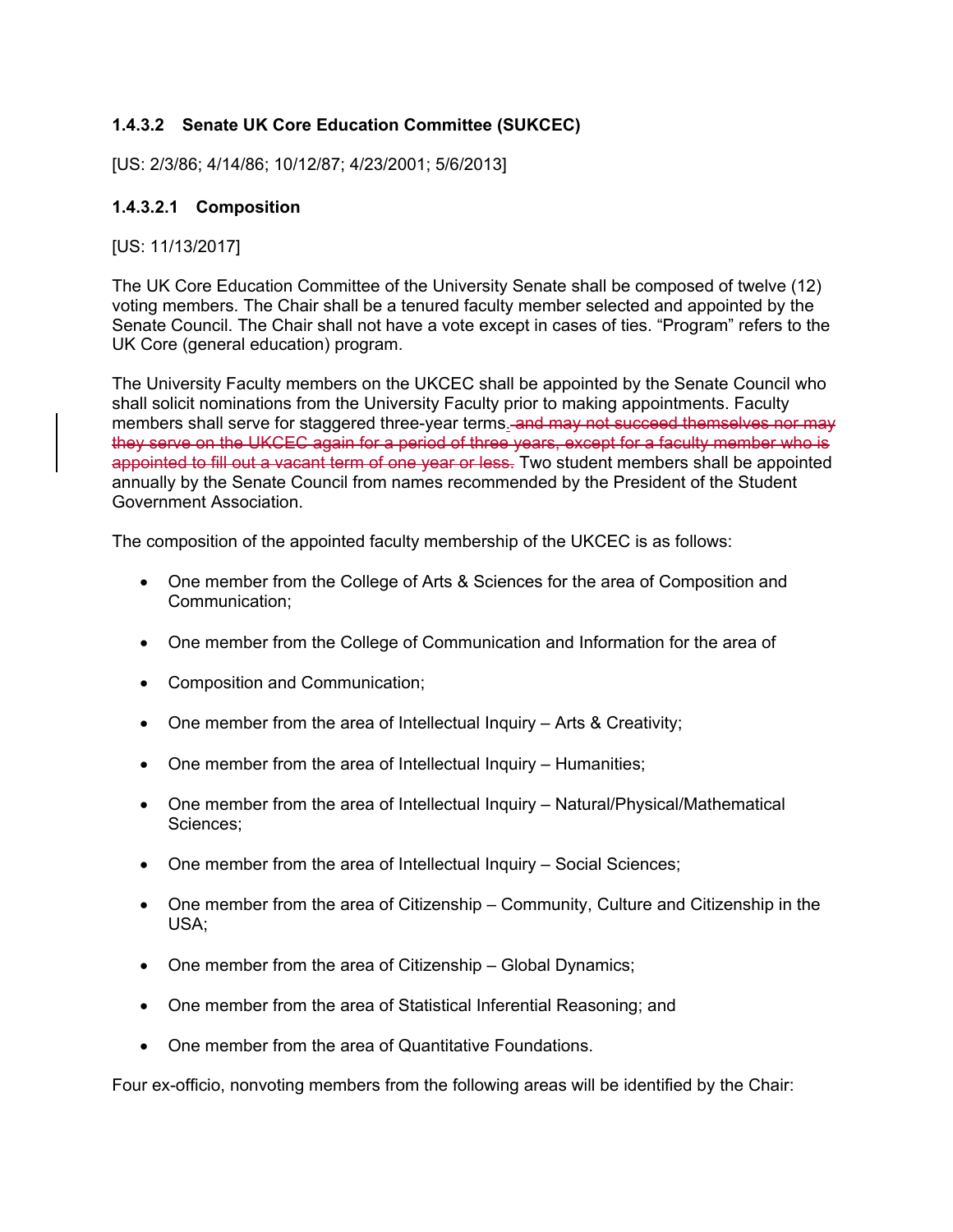- Office of Assessment
- Enrollment Management
- Student and Academic Life
- University Libraries

# **1.4.3.2.2 Functions**

# [US: 11/13/2017]

The UK Core Education Committee shall exercise the following functions:

- 1. It shall approve and recommend all courses which are proposed to the University Senate to fulfill the program requirements.
- 2. It shall maintain long-term oversight of the program, including periodic course review and program assessment to ensure that the program fulfills the learning outcomes.
- 3. It shall recommend to the Senate Council the deletion of courses (or pairs of courses) from the program that no longer seem appropriate to the program, and recommend to colleges or departments, through the Chair, such changes concerning teaching and content as it deems necessary or appropriate.
- 4. It shall continue to work to enhance the program and assert the program's centrality to the undergraduate curriculum through involvement in university-wide planning and policy discussions related to the program.
- 5. Upon the recommendation of the Undergraduate Council or upon its own initiative, it shall develop and propose changes in the structure of the program or in the requirements necessary to complete the program to the Undergraduate Council for approval and recommendation to the Senate Council and University Senate.
- 6. It shall report individual cases of temporary waivers of or temporary substitutions for program requirements to the Undergraduate Council.
- 7. It shall set policies for the granting of credit to transfer students for courses taken which are equivalent to those in the program and it shall communicate these policies to all undergraduate colleges (SR 9.19) on campus.

# **1.4.3.2.3 Waivers**

All waivers of or substitutions for program requirements for particular categories of students, if approved by the Committee, shall be submitted to the Senate Council for its approval by the Senate. The Senate Council's approval of temporary waivers of or substitutions for program requirements for particular categories of students shall be final.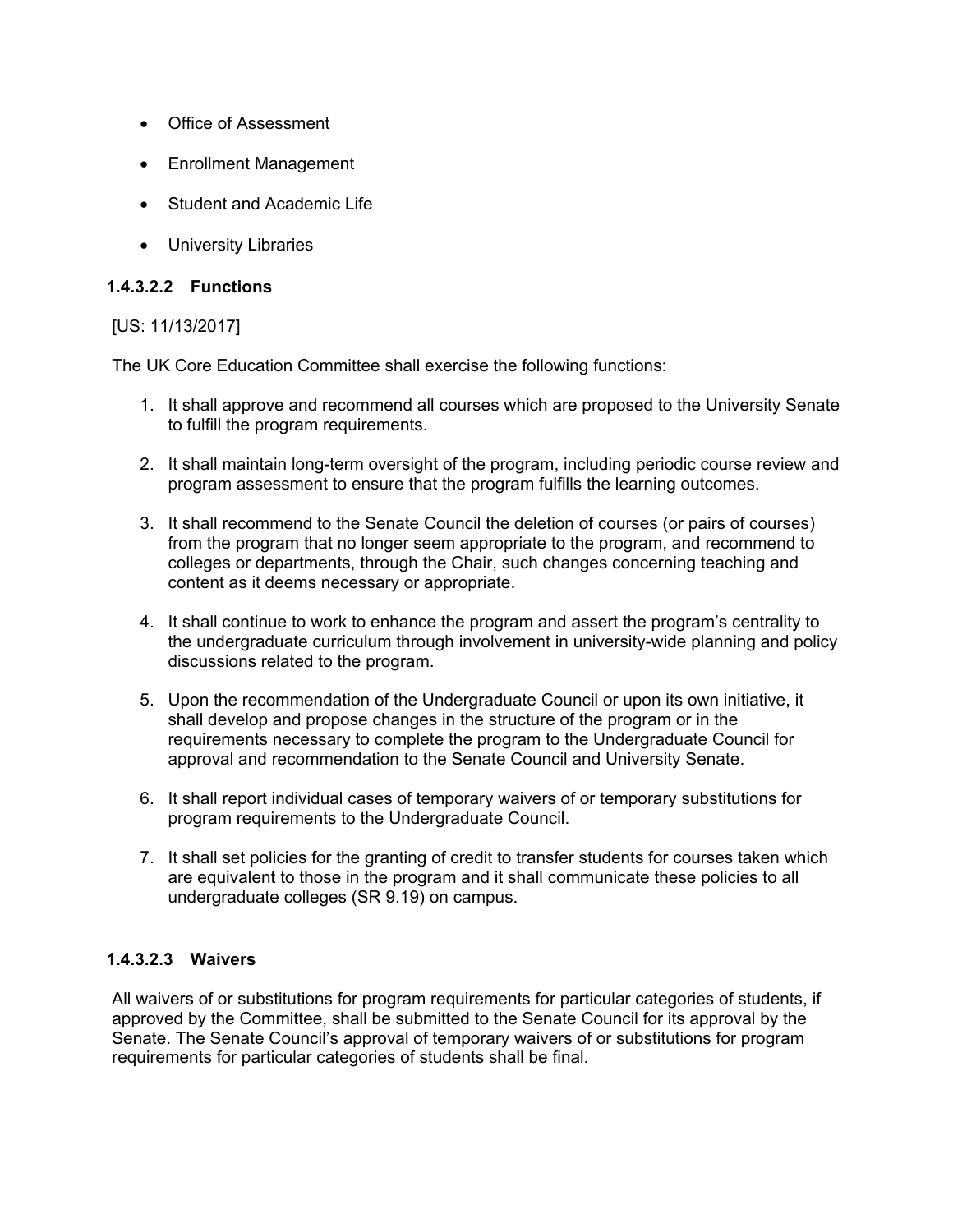### **UK Core Education Committee (UKCEC) January 15, 2020 Room 103 Funkhouser Building, 1-2 pm**

Joshua Abboud Rachel Shane Renee Fatemi Stefan Bird-Pollan Mike Shanks (ex-officio) Kim Miller-Spillman<br>Mark Gebert Bebbie Sharp (ex-officio) Yazan Orabi Patrick Lucas (Chair) Melissa Stein Mike Rudolph (ex-officio) Keiko Tanaka **Guests Present:**

**Members Present:**<br> **Members Absent:**<br> **Members Absolution:**<br> **Renee Fatemi**<br> **Members Absolution:**<br> **Renee Fatemi** Debbie Sharp (ex-officio) Jessalyn Vallade

Jack Schmidt John Eric Novosel-Lingat

# **1. Dual Credit discussion with Justin Bathon**

Justin Bathon, Associate Professor in the College of Education and Director of the UK Next Gen Scholars Dual Credit program, attended to discuss UK's current dual credit program. He explained that several years ago the Associate Provost for Enrollment Management expressed interest in increasing opportunities for high school students to enroll concurrently in a college course (with credit awarded at both the high school and university). That interest led to the development of a 3-year dual credit pilot program, beginning in the spring 2020 semester, to determine what could work here at UK. Currently, the program is only working with targeted high schools in the state (four total), with the intention to increase this as they are able.

Bathon explained the current operation of the dual credit program, which involves a dual credit-certified instructor at the partner high school teaching their students, with the involvement of the participating UK course instructor. If a certified instructor is not available at the high school, the UK course instructor will teach the high school students remotely, with the assistance of the high school teacher. The Center for Next Gen Leadership at UK has found that even if the high school teachers are not experts in the course content, they know the students well and can support them at that level.

UKCEC members were interested to know how this program would impact UK Core, and Bathon explained that currently the only courses UK offers for dual credit are Core courses. UK decided which courses to offer for dual credit based on the interest expressed by the high school students, but offerings will not necessarily be limited to Core courses in the future. UK is required by the General Education Transfer Agreement (GETA) to accept the transfer of general education courses from other in-state public colleges or universities for gen ed credit here at UK. There is no ability for UK to make an independent decision about these courses.

UKCEC members also requested data on the impact dual credit enrollment has on future enrollments at UK. Bathon explained that this data is just now being collected, but broad data does not indicate that dual credit enrollment has an impact on college enrollment or students' success in college. Data regarding students in AP courses shows a slightly higher success rate in college, but this could just be a correlation with the population that generally enrolls in AP courses. He said the core metrics of the current dual credit pilot program are whether more students from the partner high school enroll in college, and whether more students enroll here at UK.

The Chair invited Bathon to return for a follow-up conversation when there is more data available about the pilot program. Bathon also offered to share via email a presentation he has prepared on the topic.

# **2. Approval of December 11, 2019 minutes**

The minutes from December 11, 2019 were approved by lack of objection.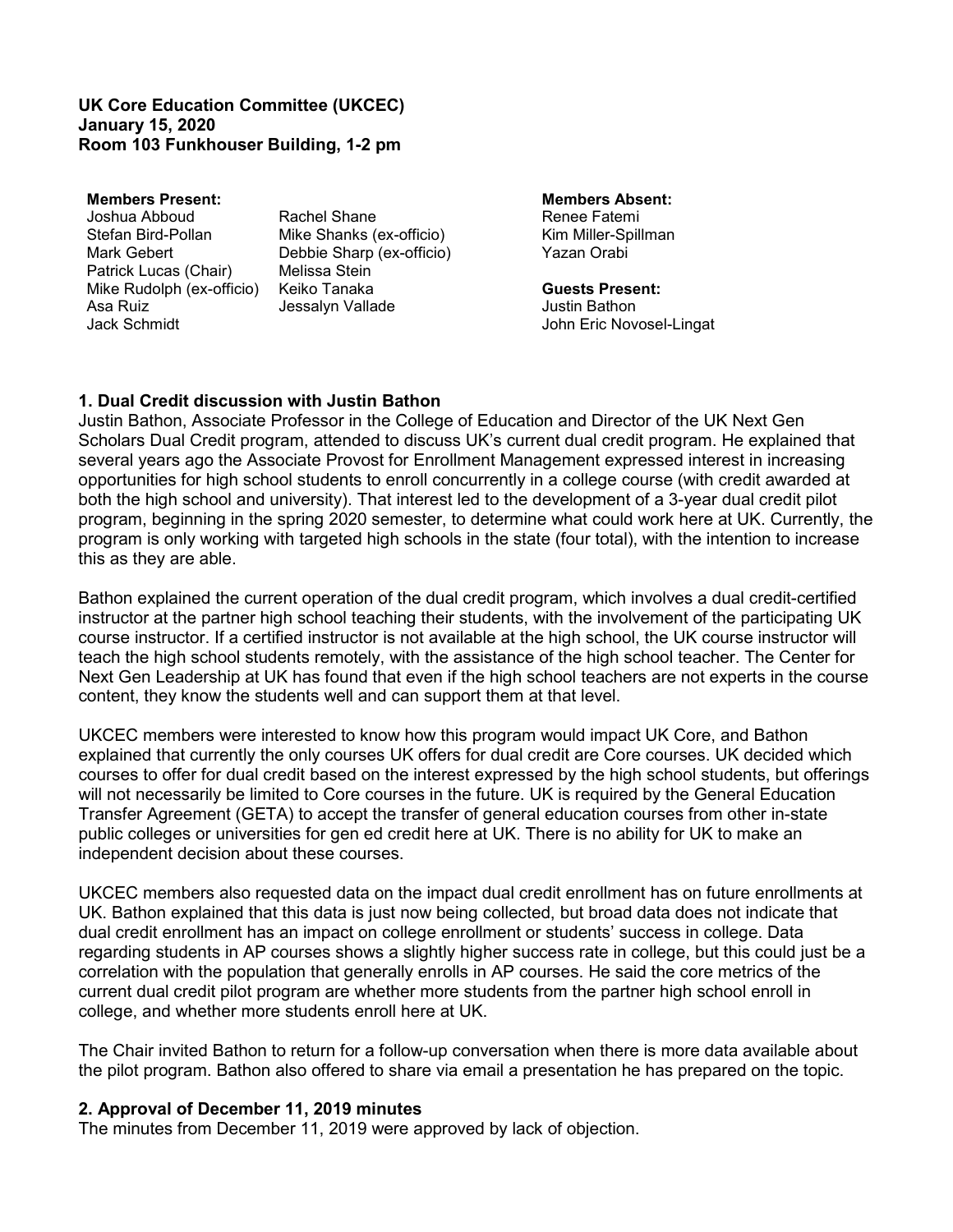# **3. Senate Rule 1.4.3.2.1 revisions**

The Chair reminded the group they had previously discussed revising the current Senate Rule (SR) regarding term limits for UKCEC members (11/20/19 meeting). He circulated a proposed change to SR 1.4.3.2.1 ("Composition"), which would strike the following statement:

*"…and may not succeed themselves nor may they serve on the UKCEC again for a period of three years, except for a faculty member who is appointed to fill out a vacant term of one year or less."*

He explained that if the UKCEC approved the proposed change, it would move forward to the Senate Council for their consideration. Schmidt moved to approve the proposed change to SR 1.4.3.2.1, and Vallade seconded. There was no discussion. A vote was taken, and the motion passed unanimously.

# **4. Review Composition and Communication course data**

Vallade and Abboud, area experts for the Composition and Communication I and II UK Core requirements, presented two reports of the C&C I and II course data from 2013-2018. They noted the following:

- There are a limited number of courses that fulfill these requirements.
- When the Core was developed, a 60/40 split was proposed for the WRD courses and CIS courses (WRD would offer 60% of the sections, and CIS would offer 40%). In 2018-2019, the WRD courses accounted for 68% of the sections. There will be some new hires in CIS that will hopefully help with this discrepancy.
- The instructor data shows that WRD relies more heavily on graduate students, but they are also offering more sections.
- The grade comparison between CIS and WRD is fairly similar, but there are slightly higher DEW rates in WRD.
- Comparing the enrollment histories, CIS enrollments have increased while WRD enrollments have decreased.
- The dual credit situation will be interesting for these areas. Students who meet certain AP and ACT score requirements are eligible to enroll in CIS/WRD 112, but dual credit students would most likely be required to take both 110 and 111.
- WRD and CIS used to do faculty trainings together, and the course syllabi were intended to be identical. Neither of these things are happening now.

UKCEC members were interested in the average enrollment per section (or the percentage filled). That data was not readily available, but Vallade did note that their sections are capped at ~25 students each.

# **5. Course reviews**

# Humanities

UKC 11x – "Game-Set-Match: How Sport (De)Scribes the World"

Stein, area expert for Humanities, explained the course. She suggested an edit to the course review form to clarify that a single assignment in a course could potentially fulfill more than one learning outcome, and there was agreement from the group. Stein moved to approve the course, and Gebert seconded. Sharp asked a question regarding the information literacy component, as the explanation for this requirement was unclear on the course review form. Stein agreed to ask the proposer about this. A vote was taken, and the motion passed unanimously.

# **6. Other business**

The Chair explained that he hopes to communicate more regularly with UK Core instructors, and he distributed a letter he had prepared as his first form of communication. His intention is to send this to all Core instructors for the 2019-2020 academic year. He also mentioned a potential gathering later in the semester, to which all 2019-2020 Core instructors would be invited. The area experts would be expected to attend, and the Associate Deans and DUSs could also be invited.

Ruiz suggested a focus group of students, to gauge their knowledge and opinions of UK Core, and